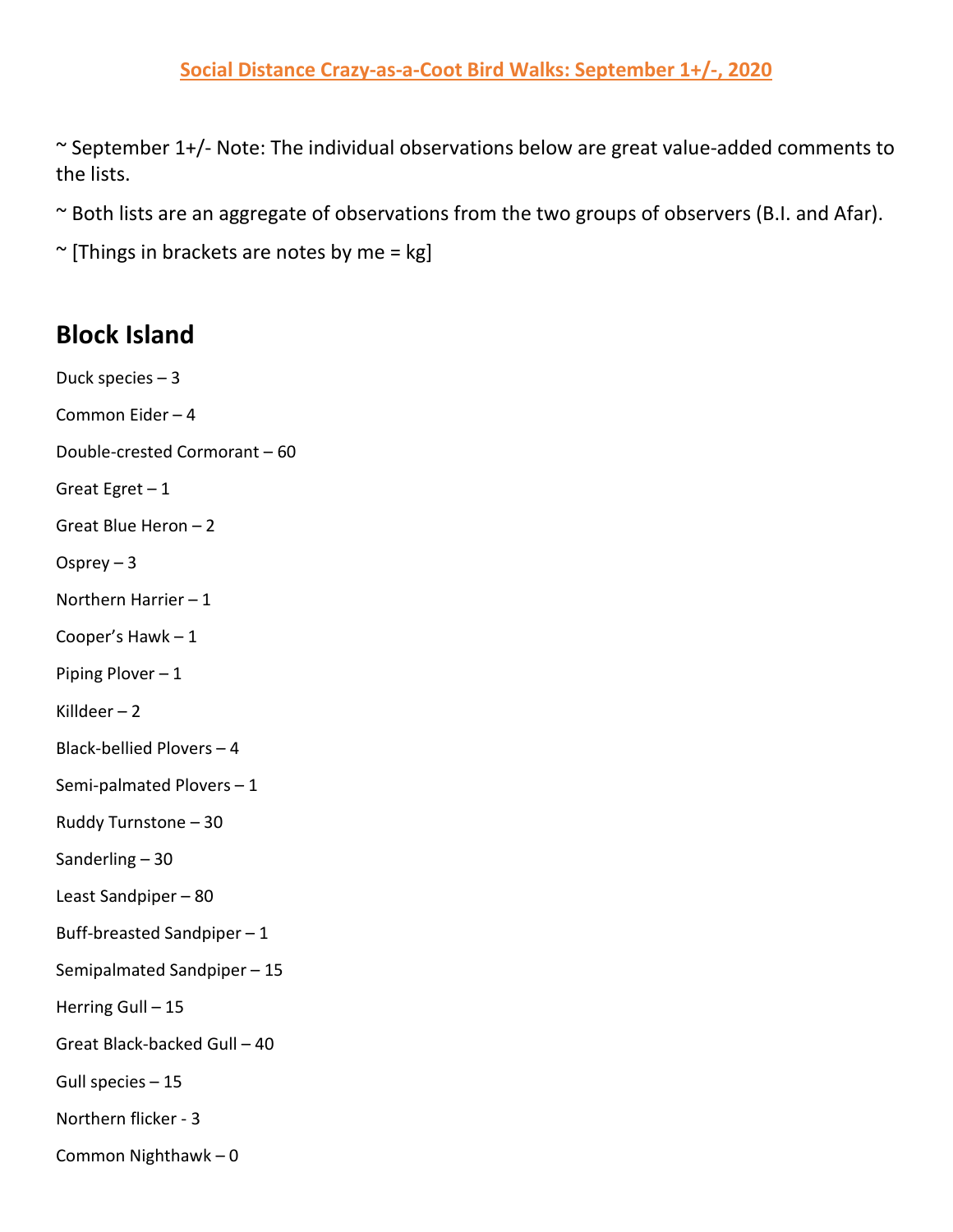| Eastern Kingbird - 2        |
|-----------------------------|
| American Crow - 15          |
| Red-breasted Nuthatch - 3   |
| Blue-gray Gnatcatcher - 1   |
| Black-capped Chickadee - 13 |
| Carolina Wren-9             |
| American Robin - 25         |
| Gray Catbird - 16           |
| Common Yellowthroat - 5     |
| Rufous-sided Towhee - 10    |
| Song Sparrow $-9$           |
| Northern Cardinal - 7       |
| Brown-headed Cowbird-8      |
| American Goldfinch - 13     |
| House Sparrow - 22          |

**From Afar** Cumberland, RI; Seattle WA; Klamath Falls Wildlife Refuge, OR; Drangedal, Norway

\*=European species. Canada Goose – 10+ Wood Duck – 1 Eared Grebes – 2 American White Pelican – 50+ Great Blue Heron – 5+ Great Egret – 5+ White-faced Ibis – 5+ Turkey Vulture – 2 Osprey  $-1$ Bald Eagle – 1 Killdeer  $-3$ Black-necked Stilt – 1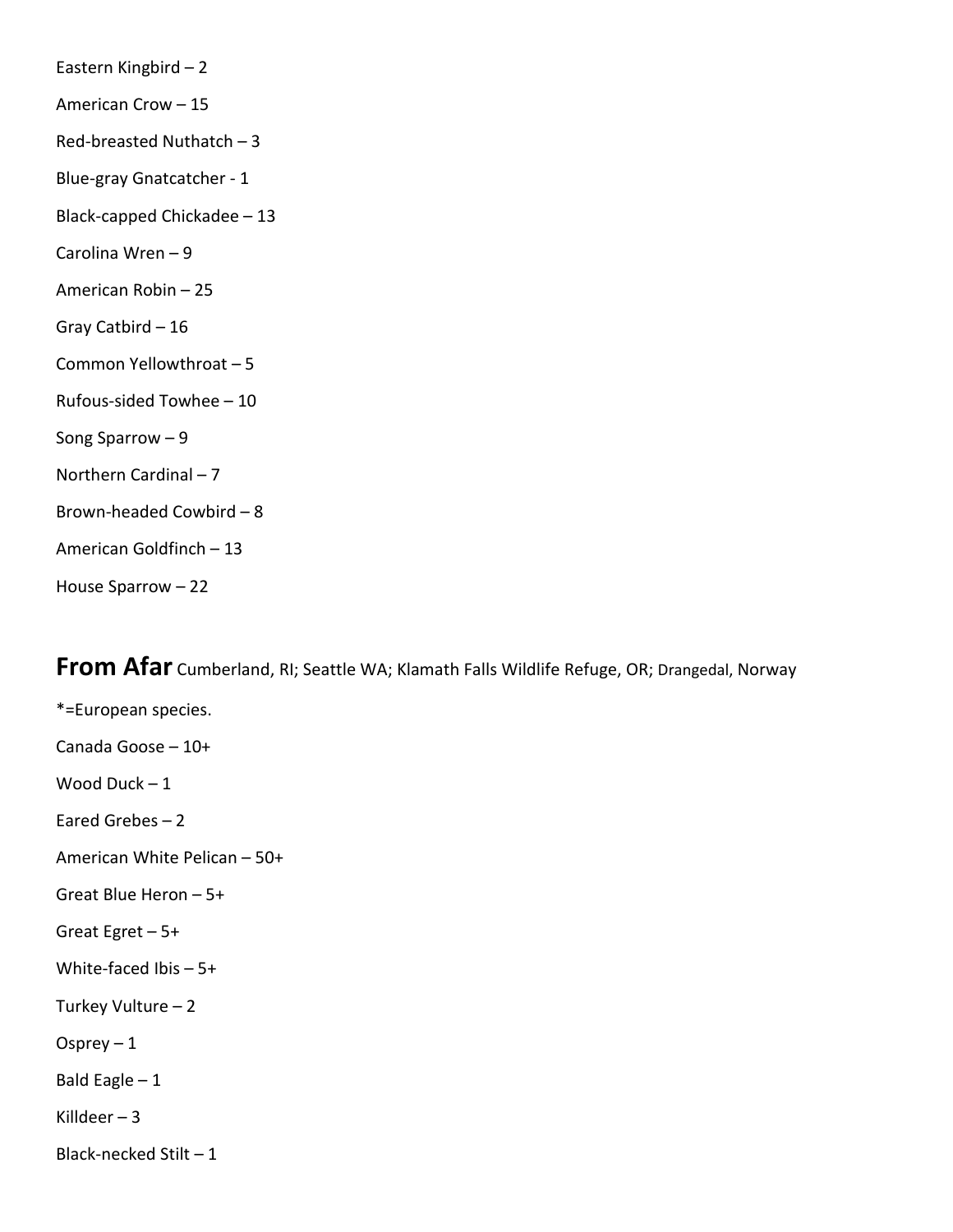Ring-billed Gull  $-1$ Gull species  $-1$ \*Forest Dove – 4 Rock Dove – 2 Mourning Dove  $-1$ Chimney Swifts – 2 Anna's Hummingbird – ~5 Downy Woodpecker – 2 Northern Flicker (Western, Red-shafted) – 1 Northern Flicker (Eastern, Yellow-shafted – 1 Belted Kingfisher – 1 American Crow – 11+ Fish Crow – 1 \*Magpies – 10 \*Crow species (likely Hooded) – 15  $*$ Raven – 2 Stellar Jay – 1 Blue Jay  $-5$ Black-capped Chickadee – 10 Carolina Wren – 2 \*Fossekall a.k.a. Dipper – 1 \*European Robin – 5 European Starling – 2 Nashville Warbler – 1 \*White Wagtail a.k.a. Linerle – 12 Common Grackle - ~50 Baltimore Oriole – 1 American Goldfinch – 4 House Sparrow – 11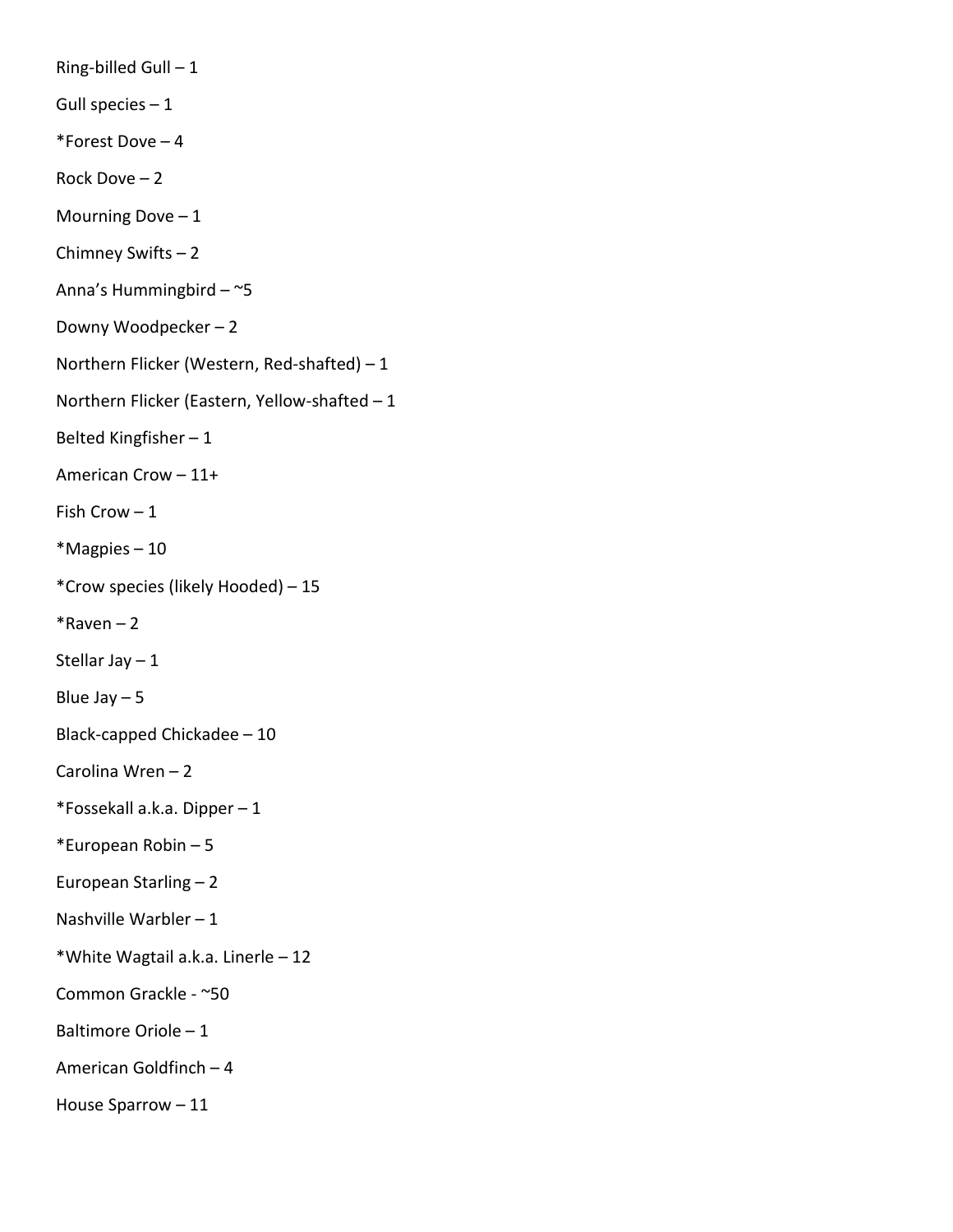**Curt Milton & Adam Reinhard**, The Crazy-As-A-Coot Seattle team — Curt Milton and Adam Reinhard, former MSN News co-workers — ventured to [Ballinger Lake Park](https://protect-us.mimecast.com/s/m0vYCBBXvgIZQ18rfz_4IM?domain=cityofmlt.com) in Mountlake Terrace, Washington, just north of Seattle. This former golf course has lots of water access and shows potential for bird watching. We had clear skies and temperatures in the mid-70s. And here's our list: Crow: Numerous (10+), Anna's hummingbird: Numerous, Black-capped chickadee: Numerous, Canada geese: Numerous and they were in the air, so they may already be migrating, Downy woodpecker: 1, Wood duck, female: 1, Possible Western Flicker: 1; We heard this bird and may have seen it so … not a solid count but worth mentioning. And that's the news from here! And … adding one gull to the list.

**Faye Benedict** Norway: Kim, sorry I have been absent for the past few walks. Having trouble concentrating and letting myself go with a birdwalk, with so much going on here, there and everywhere. However today I did focus on a bird. A raven, again. Actually 2. They were tumbling down through the air together and when one of them pulled its/his/her wings together on the dive, (s)he also made this weird deep clucking noise! Not just once, but several times. Of course I googled it and discovered that ravens make a lot of sounds, they can also learn to "talk" and imitate many sounds, and that you can spend a lot of time on YouTube exploring this. And they are just about the most intelligent birds around. No wonder Edgar Allen Poe was inspired to write a poem about them. Even though their beaks are scary, if they are in a good mood they are apparently very delightful company when tamed. I want one, but how do I catch it and tame it?

I know this is not really a bird walk result, but I thought you might be interested in my bird musing anyway. There are not many birds here now. They are starting to think about going south, or have begun. To the 2 ravens I could add an estimated 4 forest doves, 5 European robins, 15 crows, 12 wagtails (linerle), 10 magpies and one Norwegian national bird - the absolutely delightful streamside resident who dives, the fossekall!

## <https://artsdatabanken.no/Taxon/Cinclus%20cinclus/4158>

**Erica Anderson** - OR: Hi, We are visiting the Upper Klamath Falls Wildlife Refuge for a couple of days. It coincides with the crazy as a coot bird walk nicely. The weather was sunny, hot and beautiful today. We were out on our small runabout boat on what is known as the canoe trail and also in an area called Pelican Bay. The American White Pelicans have been spectacular. Large flocks, 50+ are gathered here. In the early morning they were dipping their beaks into the lake, feeding on the algae or plants or whatever lived in the algae or plants. We watched a Great Blue Heron stalking fish at the end of the dock, walk towards us, then deliberately and carefully climb on board a boat moored at the dock, stalk along the transom and fish off the end-successfully spearing and swallowing a fish. The migration season is just gearing up and the temperatures are supposed to get into the mid 90s over the next couple of days. Not birds but so cool - 4 otters flitting in and out of the reeds. Eating something because we could see their teeth and hear the crunching of the shells. 50+ American White Pelicans, 1 Belted Kingfisher, 5+ Great Egrets, 1 Stellar Jay, 5+ Great Blue Heron, 2 Eared Grebes, 1 unidentified bat, flying in daylight eating bugs, 2 Turkey Vultures, 1 Black Headed Stilt, 5+ White Faced Ibis, 1 Mature Bald Eagle, 1 Osprey, 3 Killdeer, 1 Ring billed gull, 1 Nashville Warbler. Erica Anderson, Wade Thompson, Ruth Wise, Tracy Wise. Not birds but so cool - 4 otters flitting in and out of the reeds. Eating something because we could see their teeth and hear the crunching of the shells.

**Kim Gaffett & Friends (Cathy J., Ellen D., Gail & Shorty C., Heather H., Josie M., Martha V-G., Nigel G., Susan M.** – 9/1 at 6:30pm at Rodman's Hollow/Black Rock Rd.: Gull species 15 (late & too dark for species ID), Marsh Hawk 1, American Crow 2, Black-capped chickadee 5, Carolina Wren 4, Eastern Towhee 2, Song Sparrow 3, American Robin 2, Gray Catbird 2, Common Yellowthroat 3, American Goldfinch 5, Common Nighthawk 0, and one glorious rising full moon.  $\circledcirc$ 

**Lynne Normandia** at Cow Cove & Sandy Point on 8/31: I sent a note to the general tncBI address but happily found yours in the BITimes this morn. We'd attended one of your bird-banding talks last year and found you once at the airport. So sorry activities are on hold! But the idea of socially distanced birding is great! Wanted to share my ebird list with you only because we were thrilled to get a positive ID and photo on the one buff-breasted sandpiper at North Lighthouse we found. I don't usually submit so am not sure if it went into the system. Hoping to see you around,

 Hi Kim!...... from our sailboat in New Harbor…. Delighted to receive your eloquent reply. I've linked my ebird list from Aug. 31 at the North Lighthouse. So happy it can be included in your SD walk! I was upset I'd missed it by a day; haven't seen a BI Times at the Oar store so wasn't aware of your continued activities. [Reply to my email that I probably would not have recognized the Buff-breasted] Haha that you wouldn't have been sure if it was a buff breasted. I sure wasn't so